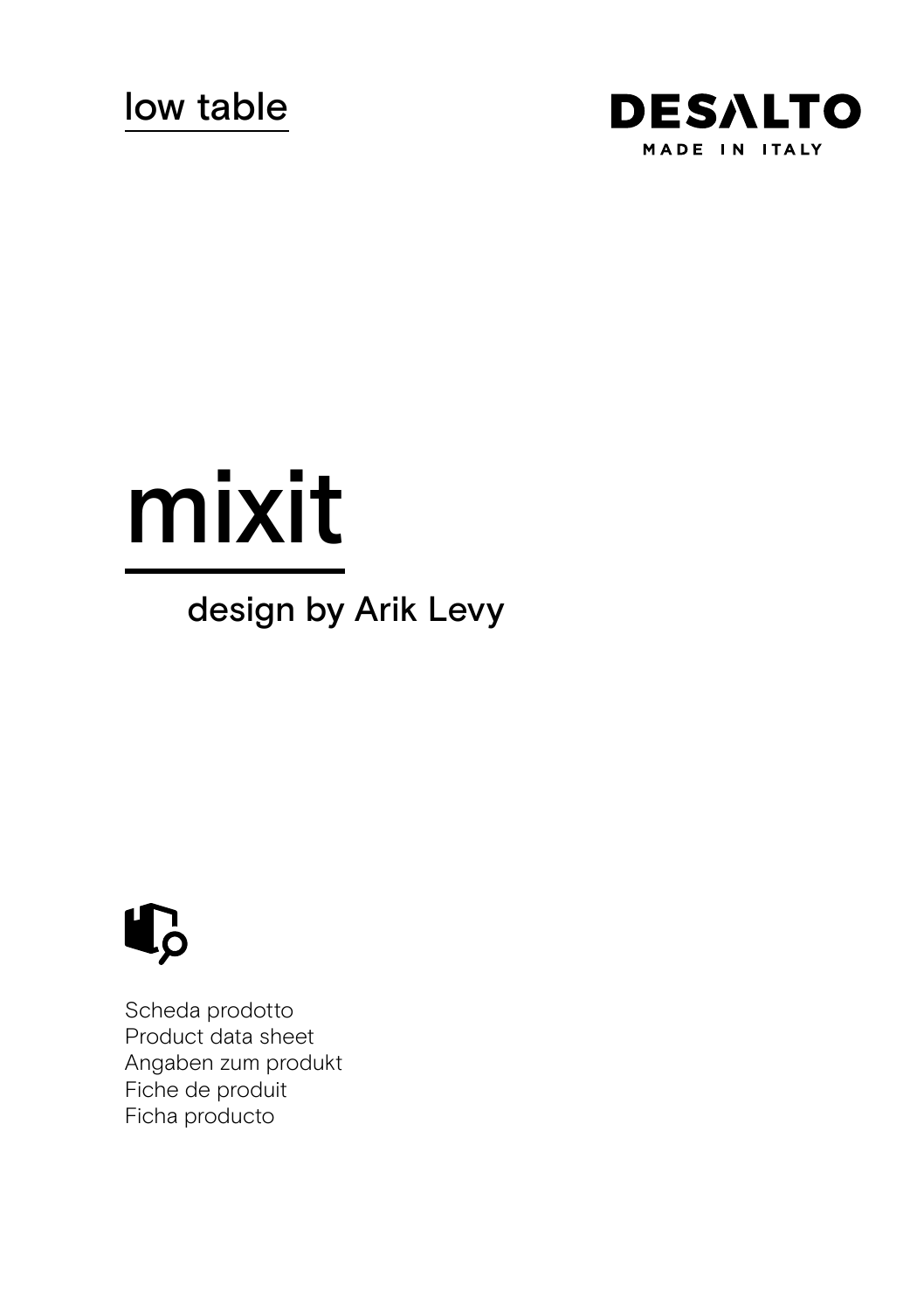#### Italiano

#### Materiali

Mixit: tavolino con piano in laminato stratificato o verniciato. Tubo e base in acciaio verniciato nello stesso colore del piano. Disponibile anche con piano in ceramica 6 mm, adatto anche per outdoor.

Mixit glass: tavolino con tubo e base in acciaio laccato oppure nelle finiture esclusive desalto. Piano di cristallo temperato mm 10.

#### Manutenzione

Utilizzare un panno in microfibra e acqua tiepida. Una pulizia intensa si ottiene con un panno imbevuto in acqua e sapone, o detergenti neutri diluiti in acqua. Importante asciugare subito. Per i piani in cristallo utilizzare prodotti per la pulizia del vetro. Per tutte le superfici evitare assolutamente l'uso di alcol o di detersivi contenenti solventi in generale. Evitare di intervenire per la manutenzione sui componenti meccanici. In caso di problemi rivolgersi al rivenditore.

#### Avvertenze

Evitare i seguenti usi impropri: non sedersi e non salire in piedi sul tavolino. Non utilizzare come scaletta. Non appoggiare sui piani oggetti che possano graffiare la superficie o molto caldi (pentole, teiere. Etc.) Non caricare i piani con pesi superiori ai limiti consigliati. Desalto spa declina ogni responsabilità per danni causati a cose o a persone derivanti da un uso non corretto del prodotto. La garanzia non comprende alcun tipo di assistenza o riparazione del prodotto o a parti di esso danneggiate in seguito a un uso non corretto del prodotto stesso.

#### Ecologia

Tutti i processi produttivi sono eseguiti nel rispetto delle vigenti normative ambientali e tutelano la salute del personale addetto. I materiali utilizzati sono per la quasi totalità riciclabili.

### Outdoor

Qualora il prodotto in possesso, sia stato acquistato in versione outdoor, rispettare le seguenti indicazioni:

Qualsiasi materiale idoneo all'utilizzo in outdoor, anche se debitamente trattato, subisce nel tempo delle alterazioni di carattere cromatico, superficiale e molecolare, a causa dell'azione degli agenti atmosferici quali caldo, freddo e relativi sbalzi di temperatura, pioggia, sole, vento. Il grado di alterazione varia a seconda delle condizioni di esposizione e dell'area geografica: un esempio è l'ambiente ad alta concentrazione salina o umido, oppure la presenza di cloro in prossimità di piscine. E' sempre determinante una corretta manutenzione fatta di lavaggi con acqua demineralizzata, con il vantaggio di rallentare nel tempo il naturale degrado dei materiali. E' bene evitare il ristagno di acqua e foglie su tavoli, tavolini e sedute. E' bene evitare di lasciare per lungo tempo oggetti appoggiati sui piani: potrebbero essere la causa di macchie di difficile e/o di impossibile eliminazione. Nel periodo di non utilizzo, si consiglia un'adeguata protezione con buona ventilazione o ancor meglio di riporre il prodotto in ambiente interno fresco e asciutto. Semplici raccomandazioni utili a salvaguardare e allungare la vita di un prodotto desalto.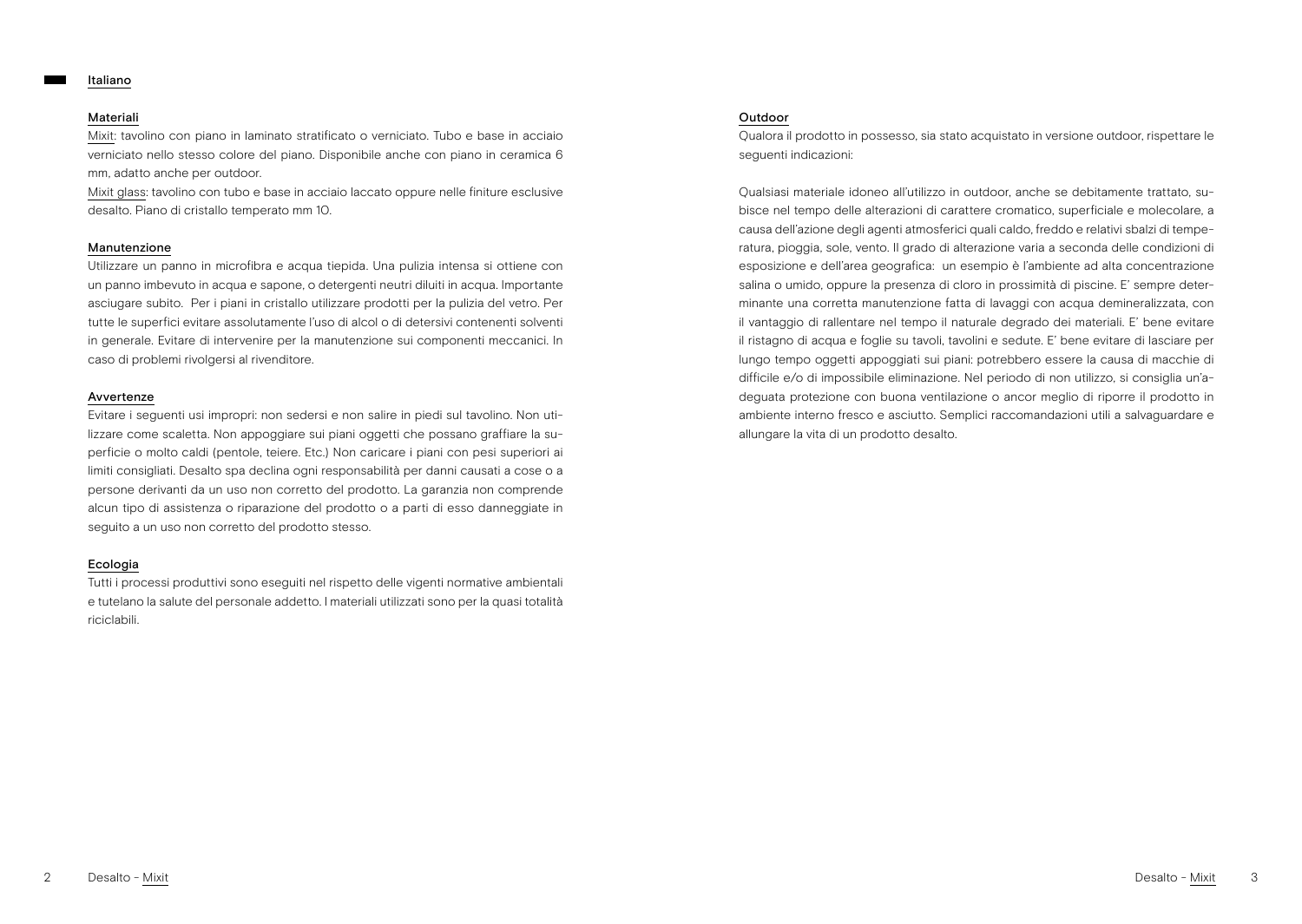### English

#### Materials

Mixit: small table with layered or painted laminate top. Steel tube and base, painted in the same colour as the top. Available with ceramic tops mm 6 too, suitable also for outdoor.

Mixit glass: small table with tube and base of lacquered steel or with the exclusive desalto's finishes. Toughened glass top mm 10.

#### Maintenance

Use a cloth in microfibre and lukewarm water. For a more intense cleaning use a cloth dampened with water and neutral soap or detergents diluted with water. It is important to dry immediately. For glasstops, use glass cleaning products. For all surfaces avoid completely any use of ethyl alcohol or detergents containing, solvents in general even if in small quantities. Do not intervene with maintenance on the mechanical parts. In case of problems please contact the retailer.

## Warning

Avoid the following inappropriate uses: do not seat and do not climb on the table. Do not place objects on the tops which might scratch the surface or hot items ( pans or teapot or similar ). Do not load tops with weights above the reccomended limits. Desalto spa will accept no liability for any damages caused to property or persons subsequent to incorrect handling of the product. If the assistance of the manufacturer is required to rectify faults arising from incorrect installation or use, this assistance is not covered by the guarantee.

#### Ecology

All the production processes are carried out respecting the environmental regulations in force and safeguard the health of the staff employed. The materials used are mostly recyclable.

# Outdoor

If the product in possession has been purchased in the outdoor version, please respect the following indications:

Any material suitable for outdoor use, even if duly treated, undergoes changes of chromatic, superficial and molecular character over time, due to the action of atmospheric agents such as heat, cold and relative changes in temperature, rain, sun, wind. The degree of alteration varies according to the exposure conditions and the geographic area: an example is the environment with a high concentration of salt or humid, or the presence of chlorine close to swimming pools. A proper maintenance by washing the product with demineralized water is always decisive, with the advantage of slowing down the natural degradation of the materials over time. It is good to avoid the stagnation of water and leaves on tables, small tables and chairs. It is good to avoid leaving objects resting on the tops for a long time: they could be the reason of difficult and / or impossible to remove stains. In the period of non-use, we recommend an adequate protection with good ventilation or even better to store the product in a fresh and dry indoor environment. Simple recommendations to safeguard and extend the life of a desalto product.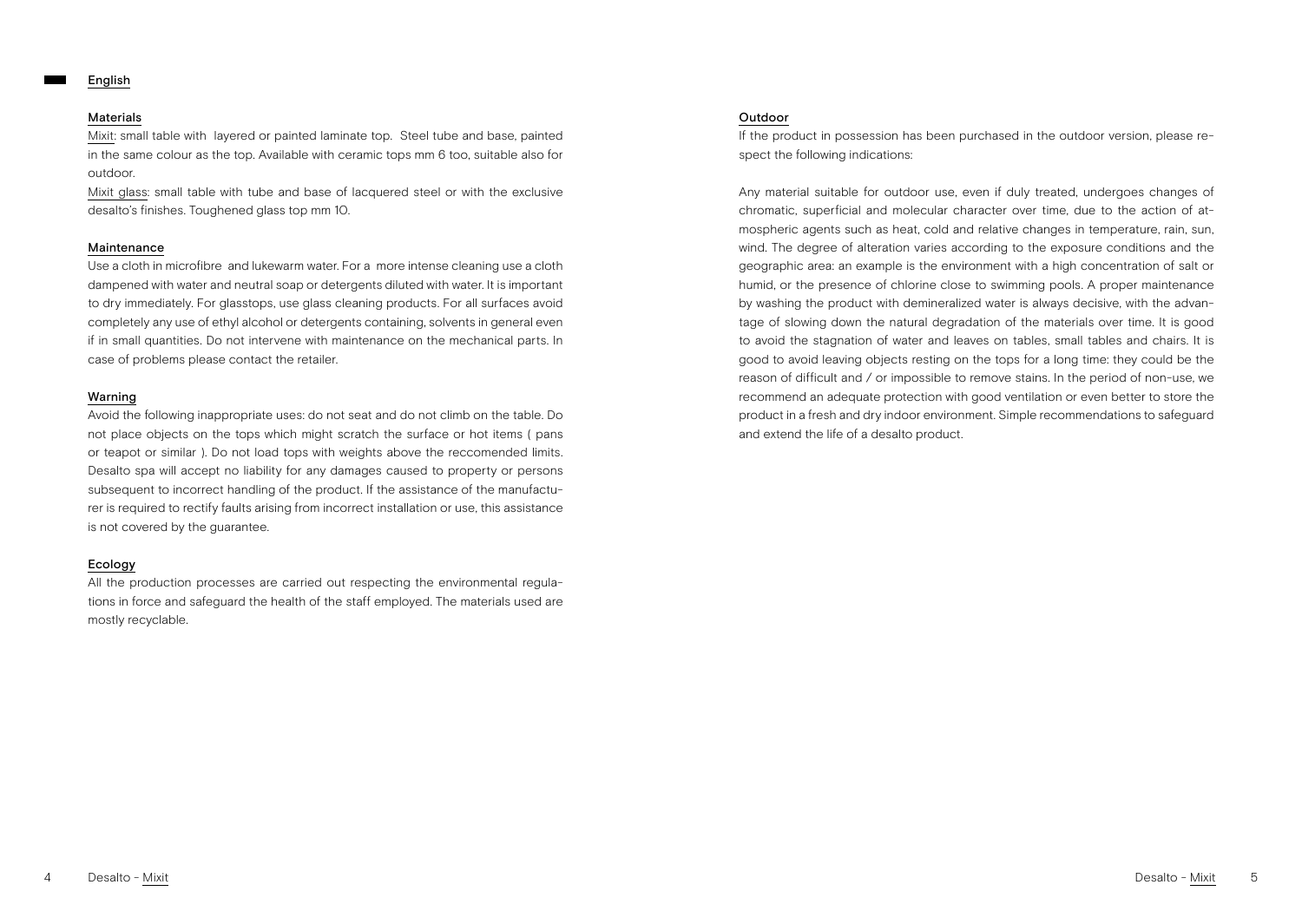#### Deutsch

#### Materialien

Mixit: tischchen mit platte aus schicht- oder lackiertem metall. Rohr und basis in lackiertem stahl in der farben der platte. Verfügbar auch mit platte aus keramik mm 6, auch für outdoor geeignet.

Mixit glass: tischchen mit gestell und basis in lackiertem stahl oder in den exclusiven desalto ausführungen. Platte aus temperiertem glas mm 10.

## Pflege

Putzung mit einem lappen aus mikrofaser und lauwarmem wasser. Eine stärkere reinigung ist mit einem weichen mit wasser und seife getränkten lappen durchgeführt, oder mit neutralen reinigungsmitteln mit wasser verdünn. Wichtig: sofort trocknen. Glaslatte: reinigung mit einem glasreinigungsmittel. Alle flächen: keine äthylalkhol oder produkte mit azeton, trichloräthylen und ammoniak (keine lösemittel). Vermeiden sie jede pflegesart der machanischen komponenten, bei problemen wenden sie sich an ihren händler.

#### Besondere hinweise

Vermeiden sie die folgenden unsachgemässen gebrauchsweisen: setzen sie sich nicht und steigen sie nicht mit den füssen auf den tisch, benutzen sie den tisch nichtwie ein treppchen. Legen sie auf der tischplatte keine heissen gegenstände ab (töpfe, teekanne, usw…) oder gegenstände, die die platte zerkratzen können. Belasten sie die platte nicht mehr als die empfohlene höchstlast. Desalto spa lehnt jegliche haftung für sach oder personenschäden ab, die durch einen unsachgemässen gebrauch des produktes hervorgerufen werden. Die garantie umfasst keinerlei hilfsleistung oder reparatur des produktes oder seiner teile, die in folge eines unsachgemässen gebrauchs des produktes beschädigt wurden.

#### Umwelt-und gesundheitsschutz

Alle phasen des produktionsprozesses werden in entsprechung zu den einschlägigen bestimmungen zum umweltschutz und zum gesundheitsschutz am arbeitsplatz ausgeführt. Die eingesetzten materialien können meistens dem recycling zugeführt werden.

# Outdoor

Wenn das produkt in der outdoorversion gekauft wurde, beachten sie bitte die folgenden angaben:

Jedes material, das für die verwendung im freien geeignet ist, unterliegt, selbst wenn es ordnungsgemäß behandelt wird, im laufe der zeit veränderungen des chromatischen, oberflächlichen und molekularen charakters aufgrund von witterungseinflüssen wie hitze, kälte und relativen temperaturänderungen, regen, sonne und wind. Der grad der veränderung variiert je nach den expositionsbedingungen und dem geografischen gebiet: ein beispiel ist die umgebung mit einer hohen salzkonzentration oder luftfeuchtigkeit oder den ausdünstungen von chlor in der nähe von schwimmbädern. Es wird stets die fachgerechte reinigung mit demineralisiertem wasser empfohlen, um den natürlichen verschleiß der materialien im laufe der zeit zu verlangsamnen. Es ist gut, wasser und blätter schnellstmöglich von tischen, beistelltischen und stühlen zu entfernen. Es sollte ebenfalls darauf geachtet werden, gegenstände und dekoobjekte nicht für lange zeit auf den tischplatten stehen zu lassen. Diese könnten ränder und flecken verursachen, welche später nur schwer oder gar nicht mehr entfernt werden können. In der zeit der nichtbenutzung empfehlen wir einen ausreichenden schutz bei guter belüftung oder noch besser wäre es, das produkt in einer frischen und trockenen innenumgebung zu lagern. Wenn sie diese einfachen empfehlungen zur sicherung und verlängerung der lebensdauer beachten, werden sie noch länger freude an den produkten der firma desalto haben.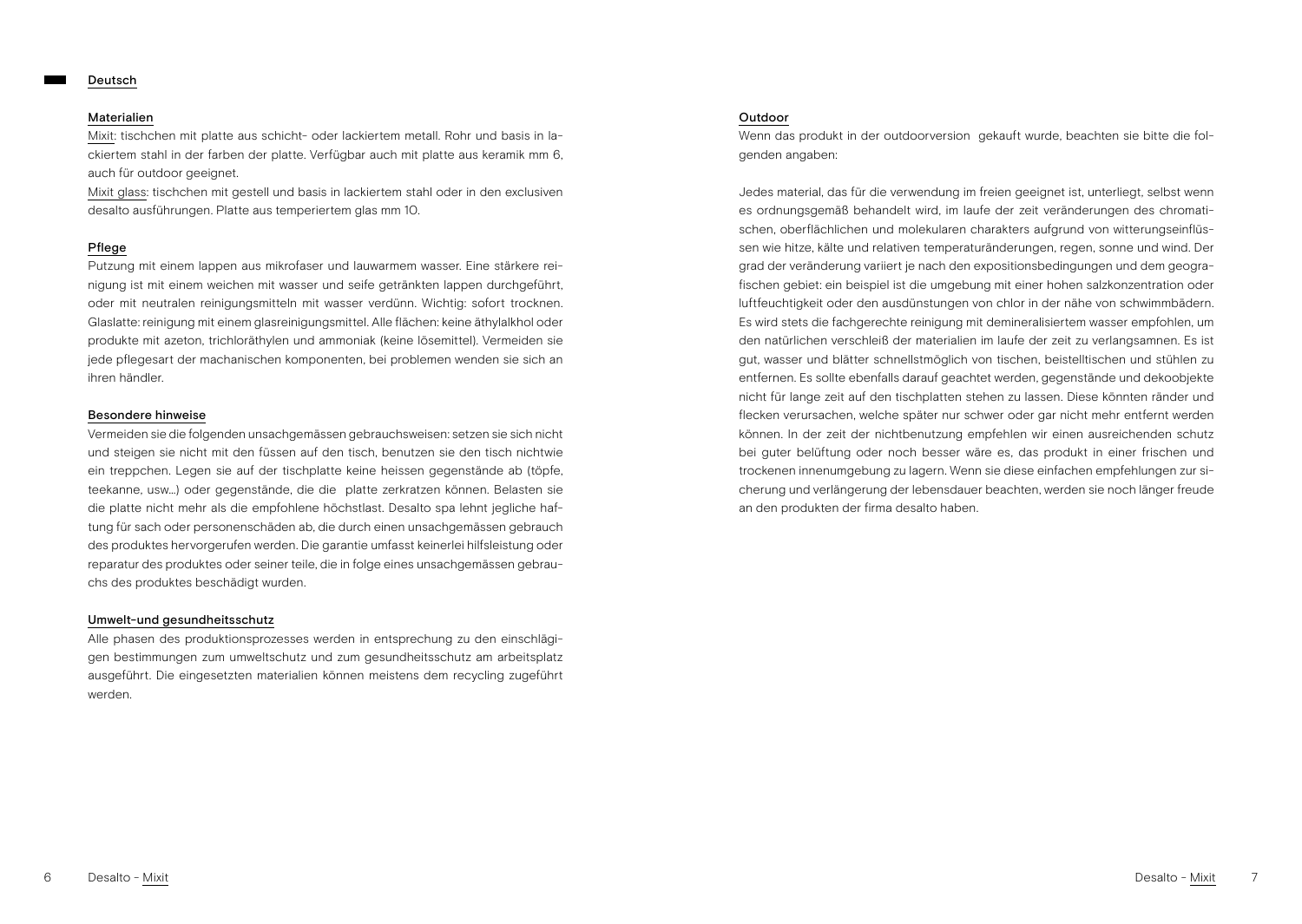### Français

# Matériaux

Mixit: table basse avec plateau en laminé stratifié ou verni. Tube et base en acier verni dans la même couleur que le plateau. Disponible aussi avec plateau en céramique mm 6, utilisable aussi à l'extérieur.

Mixit glass: petite table avec tube et base en acier laqué ou dans les finitions exclusives desalto. Plateau en verre trempé 10 mm.

# Entretien

Utiliser un chiffon en microfibre et de l'eau tiède. On obtient un nettoyage plus profond avec un chiffon imbibe d'eau et savon ou des détergents neutres dilués dans l'eau. C'est important de sécher immédiatement. Pour les plateaux en verre utiliser des produits conçus pour le nettoyage du verre. Pour toutes les surfaces ne pas utiliser jamais de l'alcool ou de détersif contenant des solvants en général, quand même en petite quantité. Éviter d'intervenir sur les parties mécaniques et en cas de problème s'adresser au revendeur.

#### Advertissements

Éviter les utilisations impropres suivantes: ne pas s'asseoir, ne pas se mettre debout sur la table basse, ne pas utiliser le produit comme escabeau, ne pas poser sur le plateau des objets susceptibles de rayer la surface ou des objects chauds (marmites, theieres,...). Ne pas charger les plateaux avec des poids supérieurs aux charges maximales conseillées. Desalto spa decline toute responsabilité pour les dommages causés a de choses ou à personnes suite à une utilisations non-conforme du produit. La garantie ne comprend pas toute forme d'assistance ou de réparation du produit ou de ses éléments endommagés suite à une utilisation non conforme du produit lui-même.

# Écologie

Tous les processus de production sont exécutés conformément aux normes de l'environnement en vigueur et ils protègent la santé des opérateurs. Les matériaux utilisés sont pour la plupart recyclables.

# Outdoor

Si el producto ha sido adquirido en la versión outdoor, es bueno respetar las siguientes indicaciónes:

Cualquier material adecuado para uso en el exterior, aunque está debidamente tratado, sufre cambios de carácter cromático, superficial y molecular a lo largo del tiempo, debido a la acción de los agentes atmosféricos como calor, frío y cambios de temperatura, lluvia, sol, viento... El grado de alteración varía según las condiciones de exposición y el área geográfica: un ejemplo es el ambiente con una alta concentración de sal o húmedo , o la presencia de cloro cerca de las piscinas. Un correcto mantenimiento con limpieza hecha con agua desmineralizada siempre es decisivo, con el beneficio de ralentizar la degradación natural de los materiales a lo largo del tiempo. Está bien evitar el estancamiento de agua y de hojas en las mesas, mesas de centro y sillas. Está bien evitar dejar objetos en las encimeras de las mesas durante mucho tiempo: podrían ocasionar manchas que difícilmente o irremediablemente pueden ser eliminadas. En el período de no uso, recomendamos una protección adecuada con buena ventilación, o incluso mejor almacenar el producto en un ambiente interior fresco y seco. Simples recomendaciones útiles para salvaguardar y extender la vida de un producto Desalto.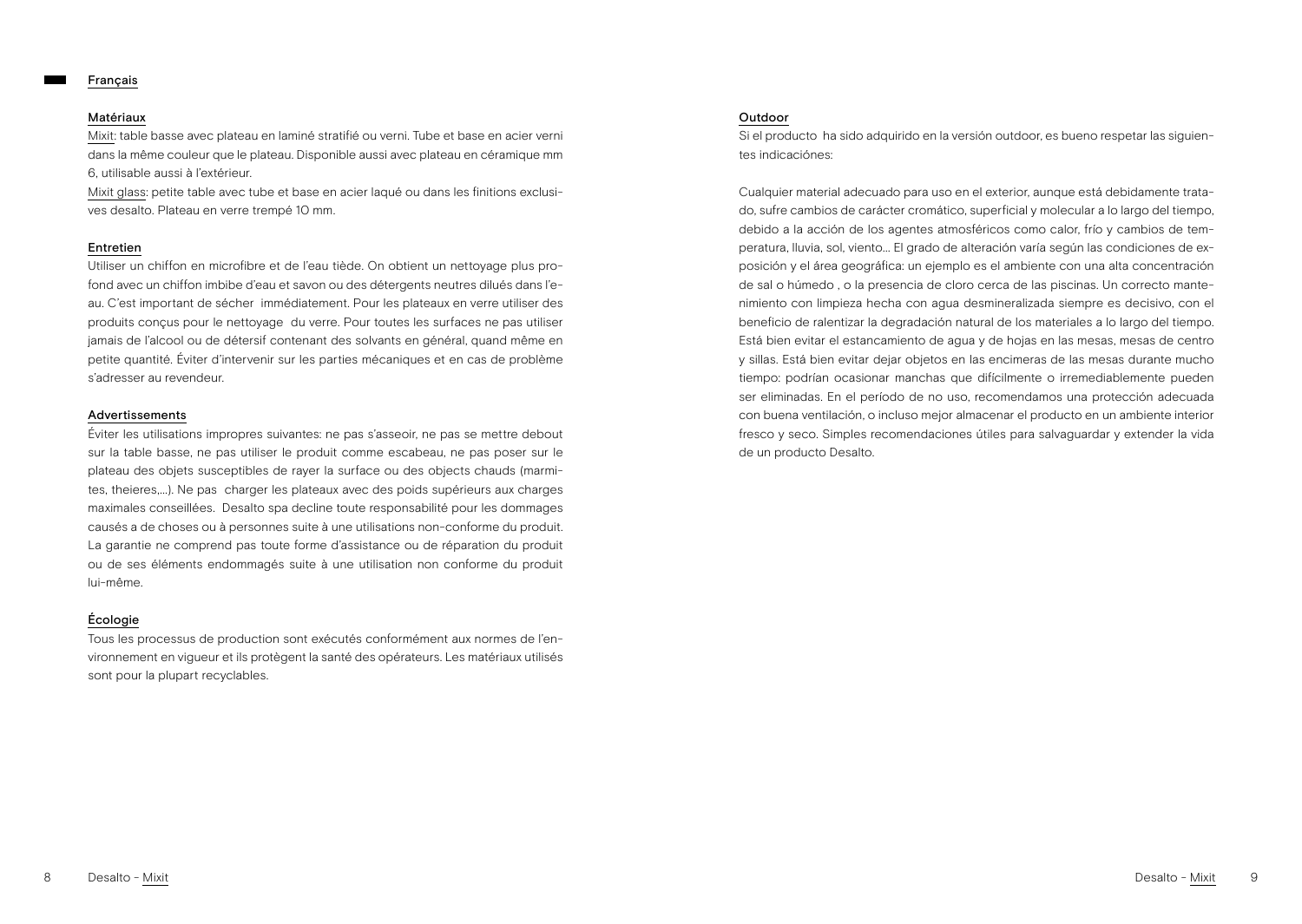#### Español

# Materiales

Mixit: mesita con sobre en laminado estratificado o barnizado. Tubo y base en acero barnizado del mismo color del sobre. Disponible también con sobre en cerámica mm 6, utilizable también en el exterior.

Mixit glass: mesita con tubo y base en acero lacado o en los exclusivos acabados desalto. Sobre en cristal templado 10 mm.

#### Mantenimiento

Utilizar un paño de microfibra y agua tibia. Para una limpieza más intensa utilizar un paño embebido de agua y jabón, o bién de detergentes neutros diluidos en agua. Lo importante es secar inmediatamente. Para el cristal utilizar los productos para la limpieza del vidrio. Para todas las superficies evitar el uso de alcohol etílico o detergentes que contengan cualquier cantidad, por pequeña que sea, de solventes en general. Evitar intervenir para el mantenimiento de los componentes mecanicos, en caso de problemas contactar al revendedor.

#### Advertencias

Evitar los siguientes usos impropios: no sentarse y no ponerse de pie sobre la mesita, no utilizar el producto como escalera. No apoyar en los sobres objetos que puedan rayar la superficie u objetos calientes (ollas, teteras, etc.) No cargar los sobres con pesos superiores al límite aconsejado. Desalto spa declina toda responsabilidad por daños a personas o cosas derivados del uso incorrecto del producto. La garantía no comprende ningun tipo de asistencia o reparación del producto, ni de partes del mismo, en caso de daños causados por el uso incorrecto.

# Ecología

Todos los procesos productivos son seguidos con respecto a las vigentes normas y tutelan la salud del personal engarcado. Los materiales utilizados son para casi la totalidad reciclables.

# Outdoor

Si el producto ha sido adquirido en la versión outdoor, es bueno respetar las siguientes indicaciónes:

Cualquier material adecuado para uso en el exterior, aunque está debidamente tratado, sufre cambios de carácter cromático, superficial y molecular a lo largo del tiempo, debido a la acción de los agentes atmosféricos como calor, frío y cambios de temperatura, lluvia, sol, viento... El grado de alteración varía según las condiciones de exposición y el área geográfica: un ejemplo es el ambiente con una alta concentración de sal o húmedo , o la presencia de cloro cerca de las piscinas. Un correcto mantenimiento con limpieza hecha con agua desmineralizada siempre es decisivo, con el beneficio de ralentizar la degradación natural de los materiales a lo largo del tiempo. Está bien evitar el estancamiento de agua y de hojas en las mesas, mesas de centro y sillas. Está bien evitar dejar objetos en las encimeras de las mesas durante mucho tiempo: podrían ocasionar manchas que difícilmente o irremediablemente pueden ser eliminadas. En el período de no uso, recomendamos una protección adecuada con buena ventilación, o incluso mejor almacenar el producto en un ambiente interior fresco y seco. Simples recomendaciones útiles para salvaguardar y extender la vida de un producto desalto.